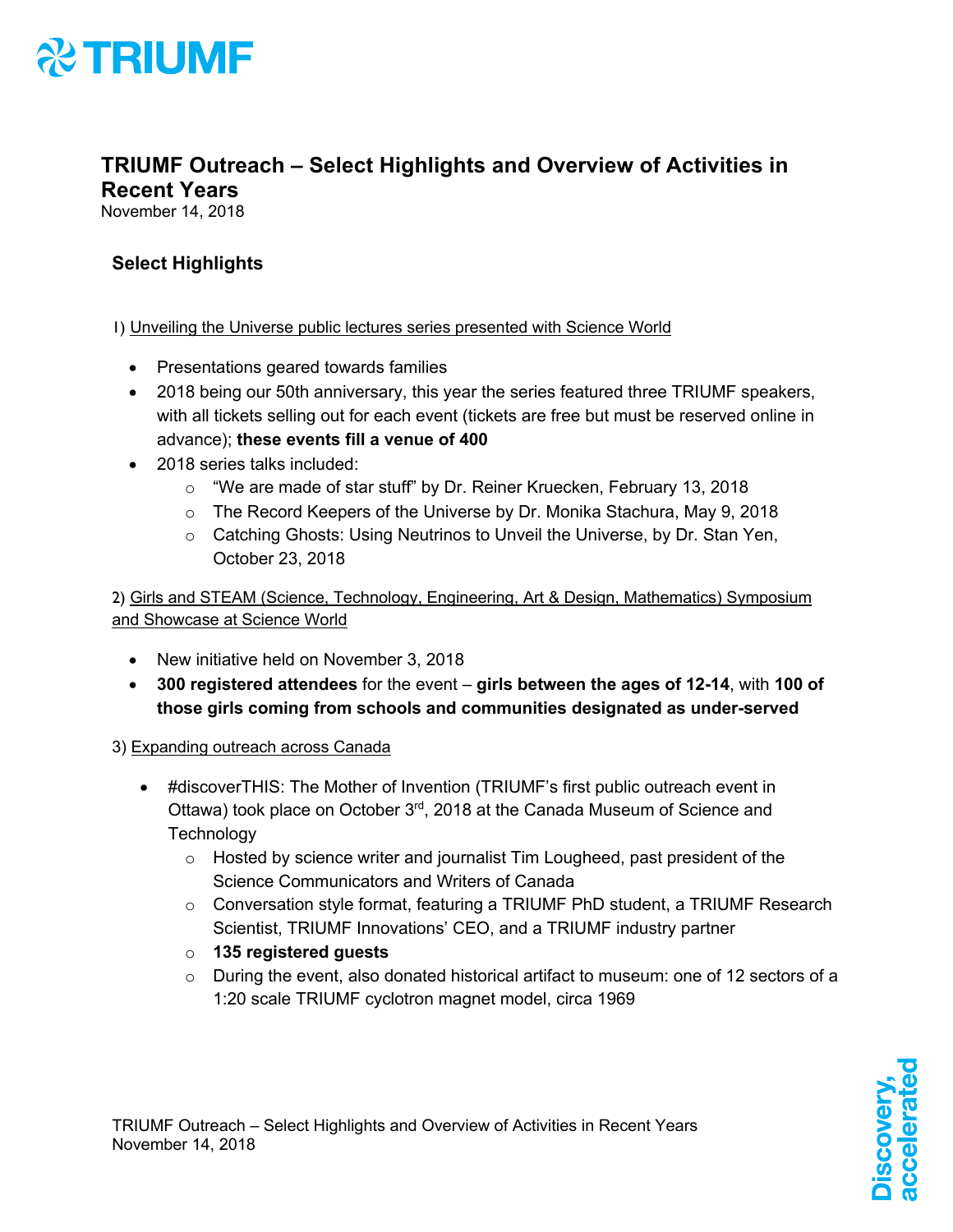

### **Overview of Activities in Recent Years**

### **Public talks**

- Series:
	- o Unveiling the Universe public lectures series presented with Science World
		- **•** Presentations geared towards families
		- **2018 being our 50<sup>th</sup> anniversary, the series featured three TRIUMF** speakers, **with all tickets selling out for each event** (tickets are free but must be reserved online in advance); these events fill a **venue of 400**
		- 2018 series talks included:
			- "We are made of star stuff" by Dr. Reiner Kruecken, February 13, 2018
			- The Record Keepers of the Universe by Dr. Monika Stachura, May 9, 2018
			- Catching Ghosts: Using Neutrinos to Unveil the Universe, by Dr. Stan Yen, October 23, 2018
	- o Saturday Morning Lectures series with University of British Columbia and Simon Fraser University (SFU)
		- In 2004, Chris Waltham and Stan Yen partnered on their interest to create a science lecture series geared for high school students. In Stan's words, "a whole generation of high school students and members of the public have had the opportunity to hear about physics-related research at the cutting-edge, and hopefully many of them will have been inspired to pursue further studies in the areas covered by these lectures, ranging from medicine to earthquakes to the workings of the universe"
		- § Over 14 years now, this commitment to outreach has achieved significant public engagement milestones:
			- From 2004 to 2010, this commitment averaged 6 events per year
			- **Since 2011**, 10 events have taken place three times a year at both TRIUMF and SFU's Surrey campus
			- This equates to **215 science talks given**, to somewhere in the universe of **10,000 members of our community**
			- New 3-month pilot:
				- o Young Researchers Lecture Series
					- Talks in our neighbourhood at Tapestry and Wesbrook Community Centre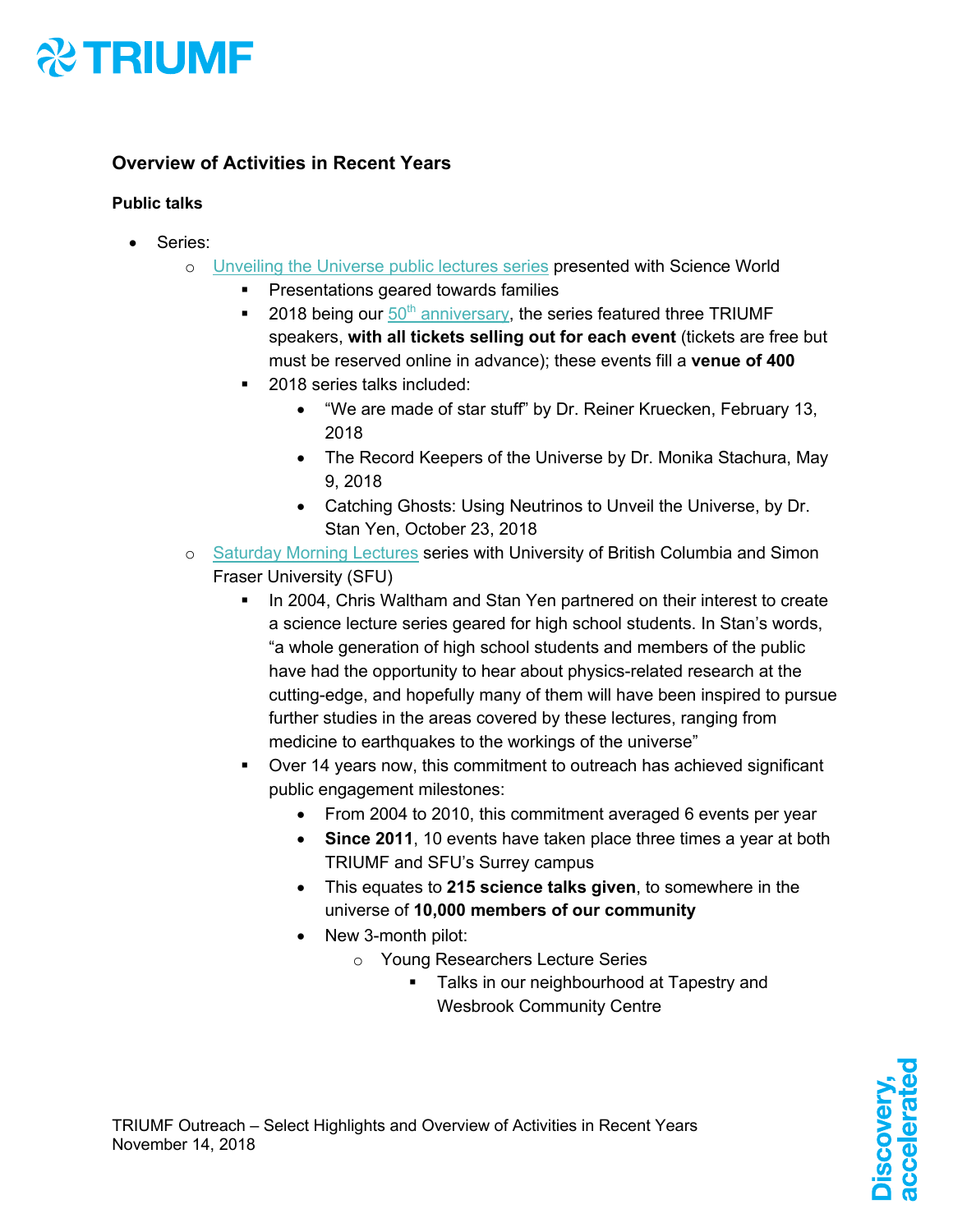## **& TRIUMF**

- Peer review model for science communication professional development of our trainees
- Special talks, including:
	- o Science Literacy Week: Everything We Don't Know About The Universe Explained
		- Talk featuring PHD Comics creator Jorge Cham and particle physicist Daniel Whiteson at Vancouver Public Library, hosted in partnership with Science World
		- § **~200 attendees**
	- o TEDxECUAD 2017 Bridging the Gap– TRIUMF's Jason Holt
		- Independent TEDx event hosted by Emily Carr University of Art + Design
	- o Perimeter Institute Public Lecture Series: TRIUMF's Paul Schaffer
		- Perimeter's flagship in-person and digital lecture series
	- o Nerd Nite Vancouver with TRIUMF's Grant Minor
		- § Public presentation local version of an international series

### **Public events**

- #discoverTHIS series (Roundhouse Community Arts & Recreation Centre, MakerLabs, Canada Museum of Science and Technology in Ottawa, Ontario, Canada)
	- o Hosted by a journalist
	- o Conversation style format
	- o Topics have included curiosity, beermaking, the process of innovation
	- o Model to be taken on the road
	- o **Audience between 100-250 community members per event**
	- o Tickets are free but must be reserved in advance. **All local events sold out**

#### **Community festivals**

- Wesbrook Village Festival (**>6000 people/event**)
- Community Science Celebration at Science World (**>11,000/event**)
- University Neighbourhoods Association Annual Barn Raising (**~600/event**)
- ATLAS MasterClass
	- o Coordinate sessions at TRIUMF and Simon Fraser University (SFU)
	- o In **April 2018, 26 registered students at TRIUMF**, **19 registered students at SFU** (capacity for both venues)
		- § Overhauled program administration in 2017

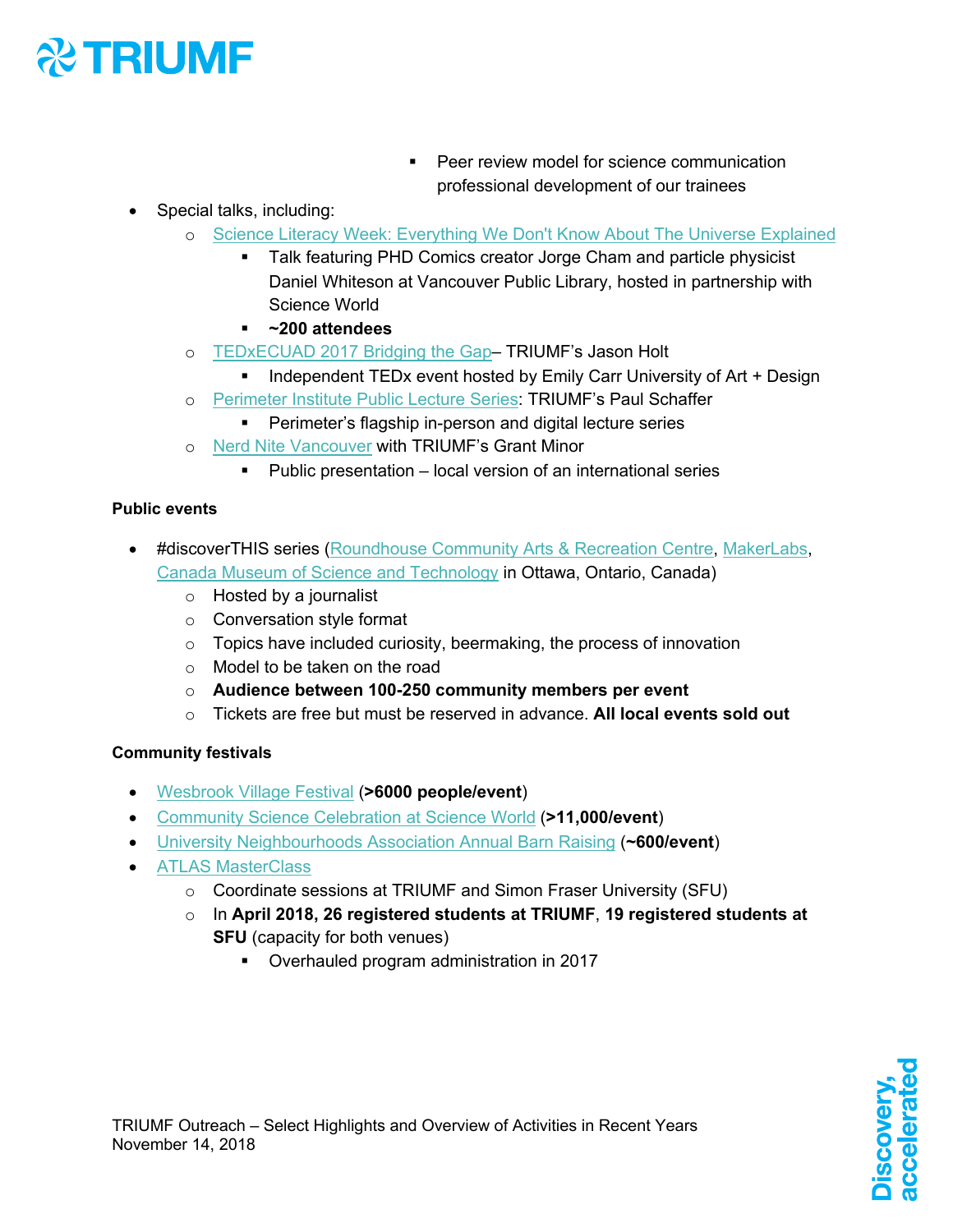## **X TRIUMF**

### **Public tours**

- **~5000/people** per year includes general public, school visits, summer camps, industry groups, and more
- Continuous improvements to tour experience and administration
	- o E.g. implemented new digital scheduling software, Acuity, in fall 2017
	- $\circ$  Updated TRIUMF lobby ongoing
	- o Developed *How Particle Accelerators Work* installation in lobby also pop ups that we take to events

### **Special tours**

• Select examples: Obscura Day 2016, Creative Mornings, field trip for Science Writers and Communications of Canada annual conference 2018

### **Special programs**

- Girls and STEAM (Science, Technology, Engineering, Art & Design, Mathematics) Symposium and Showcase at Science World
	- o New initiative held on November 3, 2018
	- o **300 registered attendees** for the event **girls between the ages of 12-14**, with **100 of those girls coming from schools and communities designated as under-served**
- Leaning Out of Windows (LOoW)
	- o A collaborative four-year Social Sciences and Humanities Research Councilfunded research project involving Emily Carr University of Art + Design (ECUAD) and TRIUMF
	- $\circ$  Each year involves a new phase of the project and a new theme.
	- $\circ$  Includes collaborations with interactions and collaborations with artists and members of the TRIUMF community (including trainees), followed by exhibitions
- Special studio class with ECUAD Black Holes and Other Energy Transformations
- BC Science Outreach Workshop (annual event)
	- o Typically, TRIUMF representatives sit on the organizing committee
	- o BC science outreach community assembles for annual workshop on best practices, emerging trends, and professional development; attendees are **100-200 outreach professionals from across BC**
- Global Physics Photowalk, 2014 (local competition only), 2015 (TRIUMF photo won jury prize in international competition), 2018 (TRIUMF photo placed second in both jury and people's choice competitions)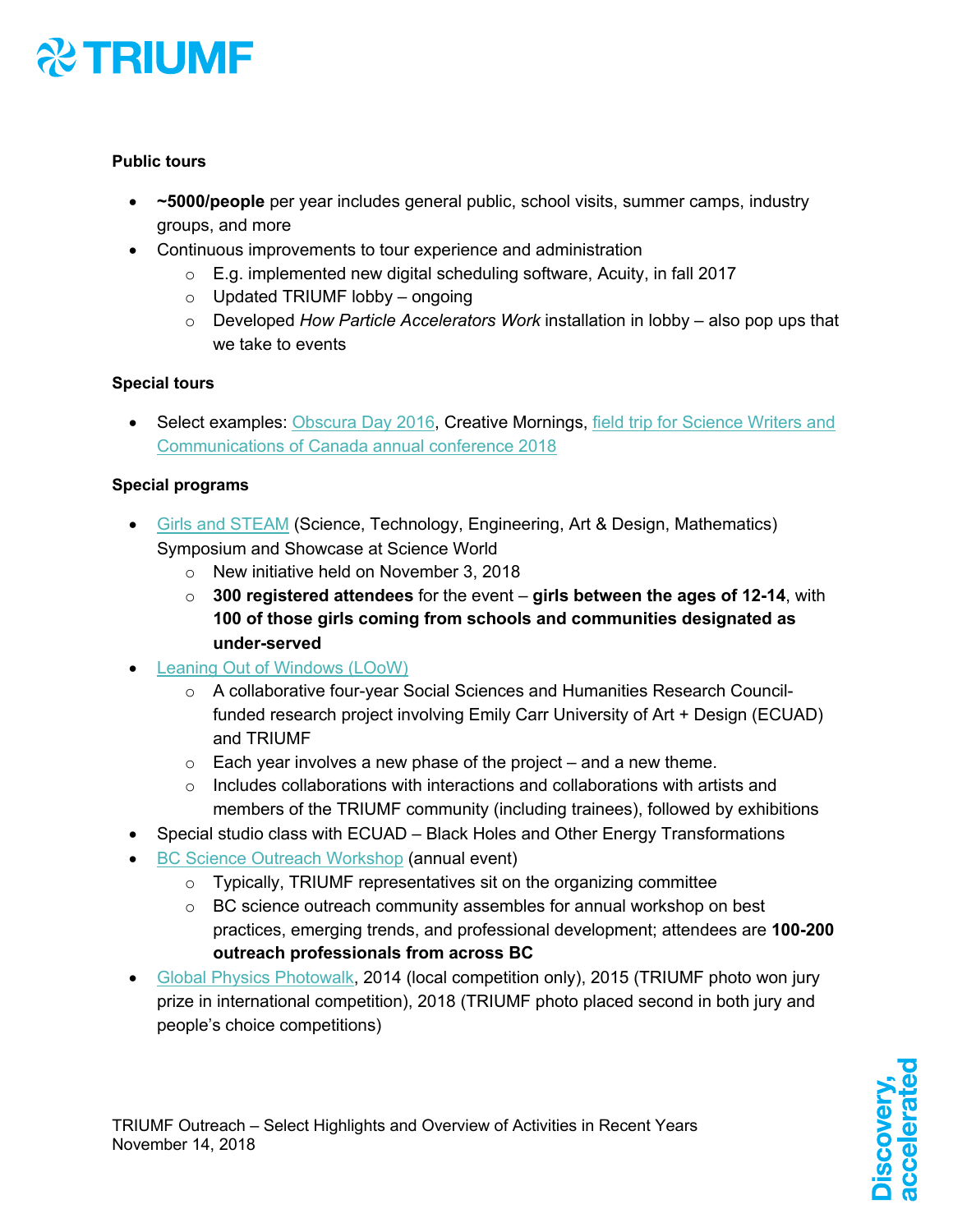# **XX TRIUMF**

- o Photography competition coordinated by the Interactions Collaboration (communications resource for the particle physics community)
- o TRIUMF has hosted between **15-20 amateur and professional photographs for each event**
- o Winning photos featured in trade and major media: WIRED UK, CERN Courier, Symmetry, Maclean's magazine
- o Developed traveling exhibition following Photowalks which was showcased at partner organizations including Science World, the Roundhouse Community Centre, and Tapestry
	- § Will soon develop exhibition for 2018 Photowalk images
- Innovation150 and Innovation150 Expo
	- $\circ$  Special programming part of Canada 150<sup>th</sup> birthday celebrations Canada150
	- $\circ$  Partnered with organizations across the country for national In Every Class contest and converged at inner city school in Hamilton, Ontario for a hands-on science showcase which included **11 pop-up science exhibits for grades 5 – 12 students**
		- § Reached **1,700 youth from 5 inner-city schools** (the high-school we were at, plus students bussed in from 4 sister elementary schools)
	- $\circ$  Participated in Innovation150 tour, bringing our outreach presence to regional Lower Mainland school, reaching over **1000 high school students**
	- o Contributed content to special Innovation150 website
- Artists-in-residence
	- o Blaine Campbell
		- **Visual artist, photographic study of detectors at TRIUMF** 
			- Attracted national media attention and work featured in numerous high-profile exhibitions
	- o Davis Harris
		- **Explored question, "Can one make art that is credible to both art and** science?"
		- Developed sound pieces
		- Provided workshops on art and science to TRIUMF community

#### **Supporting development of collaborative initiatives**

- o Dark Matter Day (Interactions Collaboration)
	- TRIUMF was in conversations to help found first Dark Matter Day and shares resources across its network to help catalyze events across the country
- o BC Science Charter